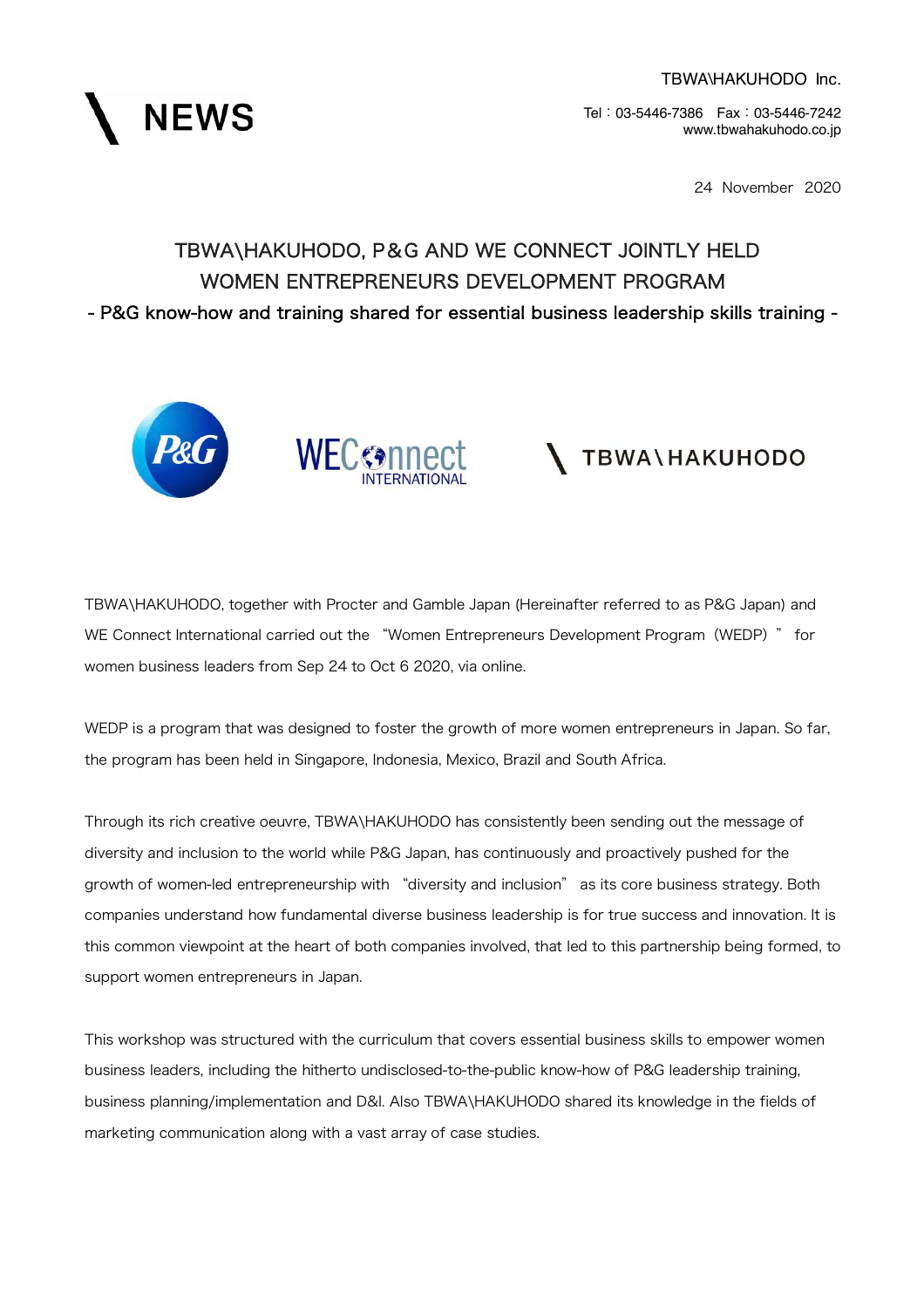

Designed to help women entrepreneurs explore and discover ways to strengthen their businesses, President of P&G Japan, Stanislav Vecera and President of Sunny Side Up Etusko Tsugihara, along with other leaders within P&G Japan were invited to speak and share with the participants.

All the sessions were held online, with 17 women entrepreneur participants from a wide variety of fields including language teaching, fair trade businesses, career support, fashion, systems development and the chemicals industry.



The program consisted of lectures and presentations from the speakers, along with discussions which were particularly rich and active.

Some of the comments received on the last day of the program included such inspiring and inspired points of view such as "I felt quite alone until now in my quest to become a good leader for my company, the knowledge I received here has really helped me", "Here, I managed to develop a network with women entrepreneurs and business owners who I otherwise may not have met⋯it`s been wonderfully stimulating and a very enriching experience", "I`m eager to apply what I learned here and to continue leading my business".

TBWA\HAKUHODO will continue to do everything it can to support women empowerment in all fields, and will also continue to help build a more inclusive society for all people.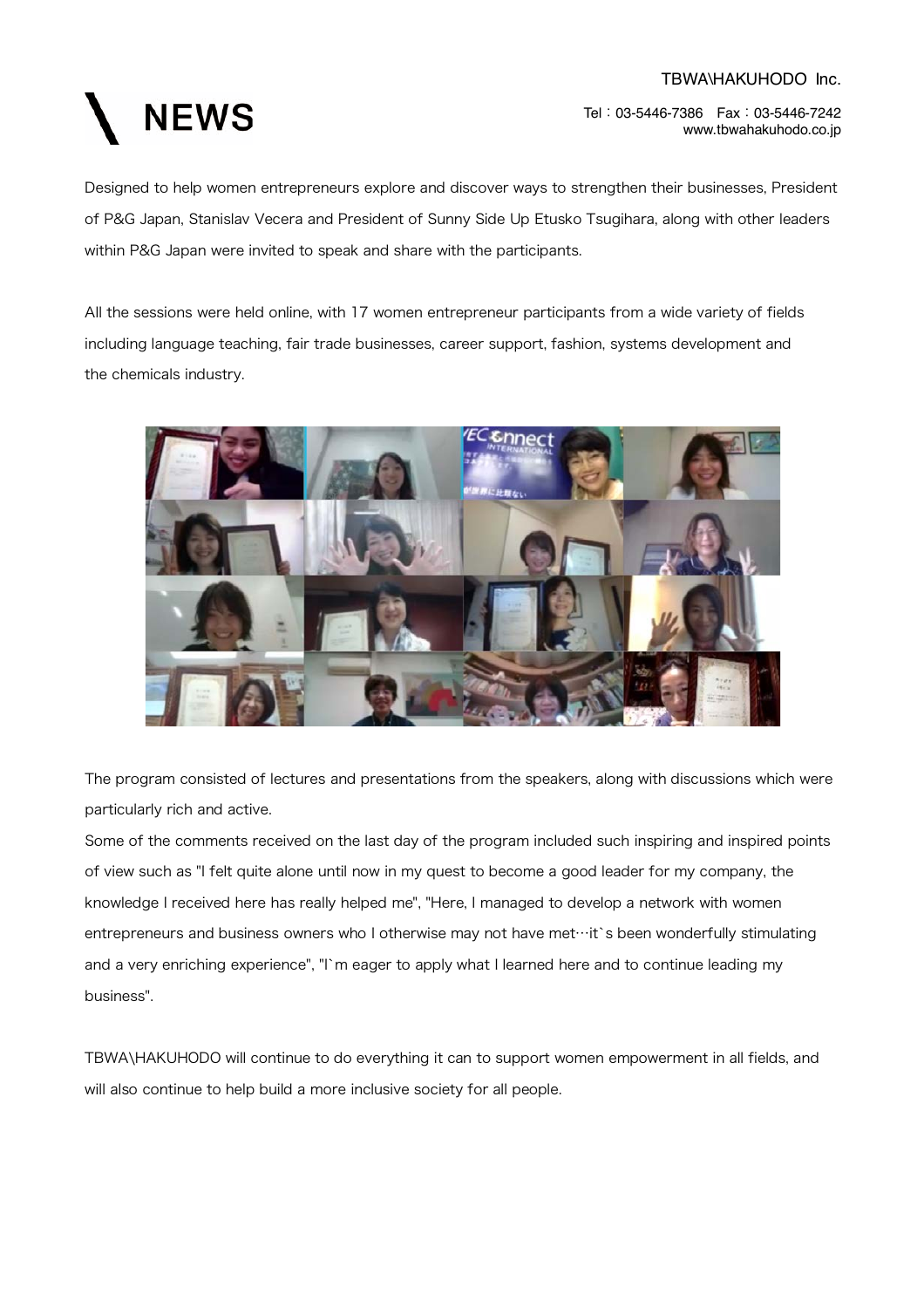#### TBWA\HAKUHODO Inc.



Tel:03-5446-7386 Fax:03-5446-7242 www.tbwahakuhodo.co.jp

#### 【Program Contents】

- The Secret to Growing Society and Organization (P&G Japan CEO Stanislav Vecera)
- To next generation women leaders (Sunny Side Up Group CEO Etusko Tsugihara)
- Influence-Think process to deliver better presentation + WFH tips
- Marketing-Understanding & Growing your Business
- Leadership training
- Creating a Financially Sustainable Business model for your Business
- Purchase-Understanding Procurement Process of Global Companies
- Diversity and Inclusion
- Build your Brand by Leveraging Technology (TBWA\HAKUHODO Yukiko Hattori)
- Sales Understanding & Reaching your customer
- Business Presentation Session, Graduation ceremony

#### 【Program Highlight】

#### Opening (P&G Japan CEO Stanislav Vecera

Mr. Vecera had a session on " The Secret to Growing Your Society and Organization as a Leader". Based on his 15 years of experience as a leader, he spoke about the importance of having a solid vision and facing the same direction as all employees.

#### To next generation women leaders (Sunny Side Up Group CEO Etsuko Tsugihara)

Ms. Tsugihara, who has been at the forefront of the PR industry in Japan and has grown the company to become the 18th largest PR firm in the world, advised the female entrepreneurs on various concerns raised by them as a woman leader. She stressed the importance of relationships with partners and employees.

#### Marketing-Understanding & Growing your Business / Leadership Training

The very special, undisclosed-to-the-public P&G training included marketing case studies from P&G's past, as well as learning about the essential leadership qualities of a business leader.

#### Sales-Understanding & Reaching your customer

P&G's expertise in customer understanding and sales strategies, which are highly regarded in the industry was shared with easy-to-understand case studies. Sales is not simply selling to customers, but a process of understanding the customer's business and their customers, making proposals that promote mutual value, building strong business partnerships, and operating a collaborative business with continued PDCA cycle.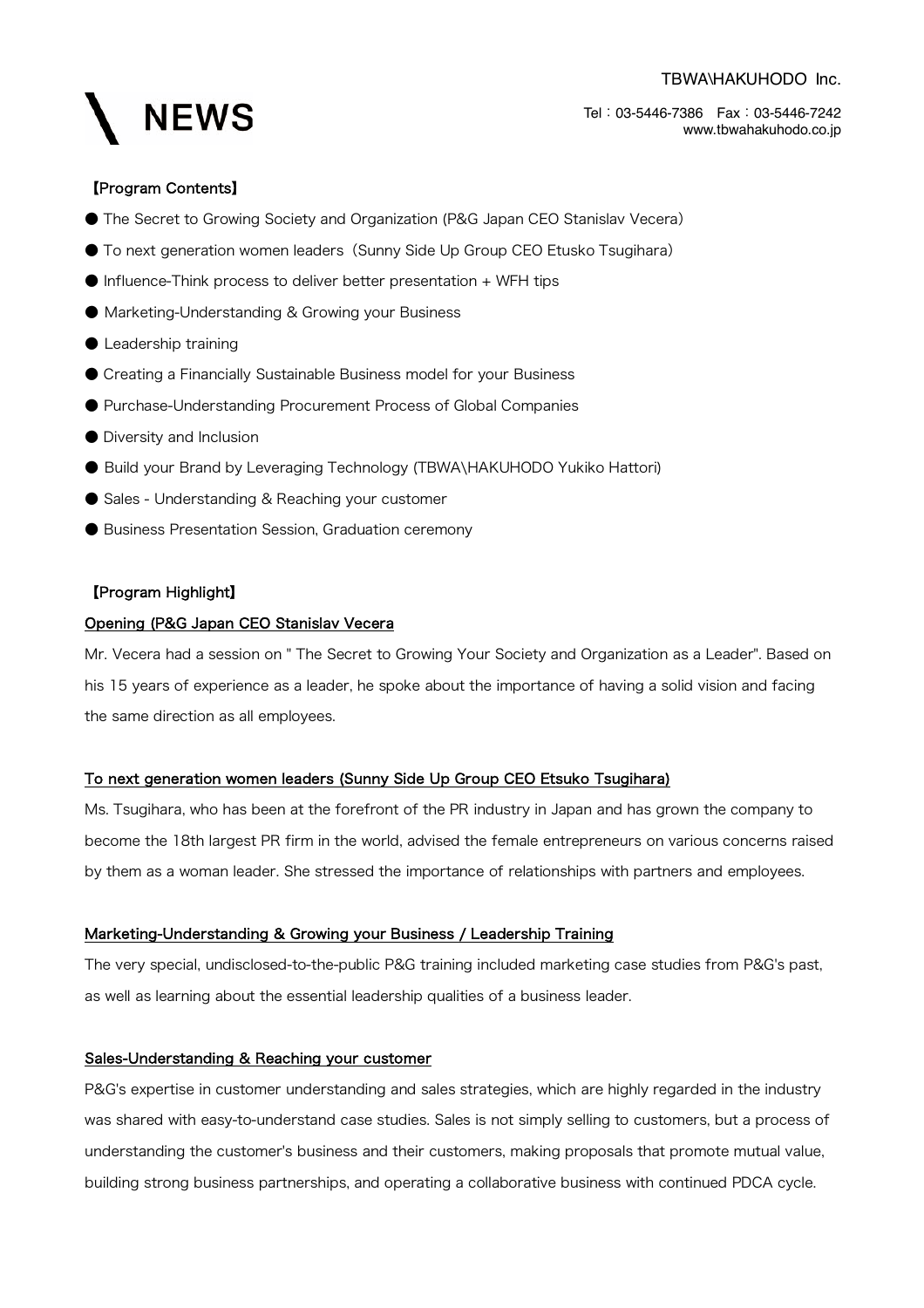

#### Diversity&inclusion

Diversity and inclusion is an indispensable issue for all companies. P&G, which views diversity and inclusion as a core management strategy and aims to create an organization in which all employees can make the most of their abilities, introduced its approach to understanding diversity and inclusion more deeply and applying it to management.

### Build your Brand by Leveraging Technology (TBWA\HAKUHODO Hearts&Science Senior Planning Director Yukiko Hattori)

By introducing case studies of successful new brand and business development using rapidly evolving digital technologies, she shared tips on how to incorporate and expand digital into the business.

#### Business Presentation & Graduation Ceremony

On the last day of the training, women entrepreneurs presented their businesses, applying what they had learned in the training so far. At the graduation ceremony, participants exchanged their impressions of the training and took a commemorative photo with their certificates. The event served as a reminder of the valuable network that has been nurtured among women business owners.

#### ■About TBWA\HAKUHODO

TBWA\HAKUHODO is a full-service advertising agency based in Tokyo, established in 2006 as a joint venture between Hakuhodo and TBWA Worldwide Inc. With the combination of TBWA's DISRUPTION(R) methodology, a global network spanning over 100 countries/regions and Hakuhodo's in-depth knowledge of the Japanese market and longstanding reputation for trustworthiness, the agency continues to create and deliver highquality solutions to all of our clients – solutions that cause change and have the power to get noticed. https://www.tbwahakuhodo.jp/en